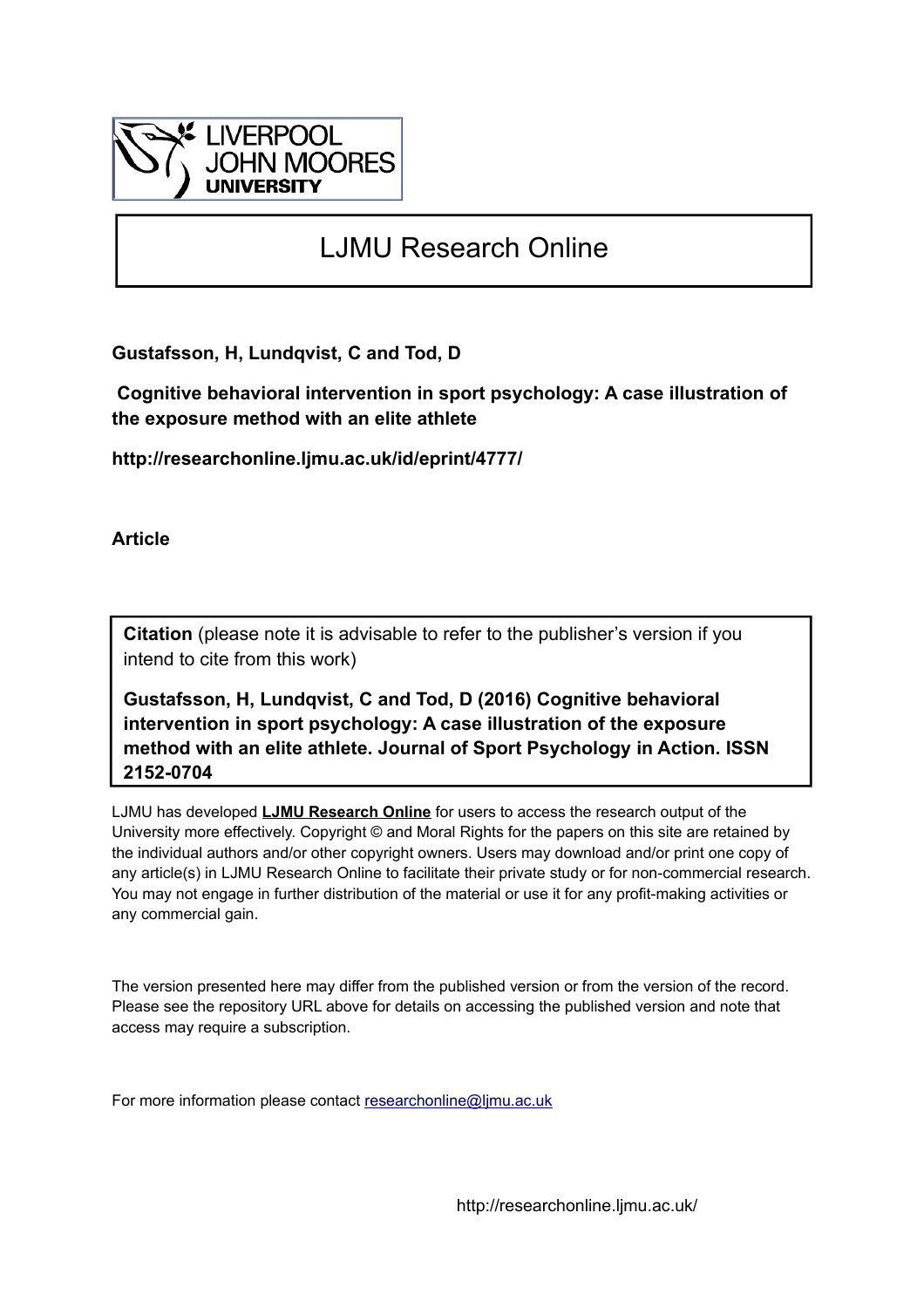| $\mathbf{1}$   |                                                                                             |
|----------------|---------------------------------------------------------------------------------------------|
| 2              |                                                                                             |
| 3              |                                                                                             |
| $\overline{4}$ | Cognitive Behavioral Intervention in Sport Psychology: A Case Illustration of the Exposure  |
| 5              | Method with an Elite Athlete                                                                |
| 6              |                                                                                             |
| 7              | Henrik Gustafsson                                                                           |
| 8              | Karlstad University & Swedish Olympic Committee                                             |
| 9              | Carolina Lundqvist                                                                          |
| 10             | The Swedish School of Sport Science and Health & Swedish Olympic Committee                  |
| 11             | David Tod                                                                                   |
| 12             | Liverpool John Moores University                                                            |
| 13             |                                                                                             |
| 14             |                                                                                             |
| 15             |                                                                                             |
| 16             | <b>Author Note</b>                                                                          |
| 17             | Henrik Gustafsson, Faculty of Health, Science and Technology, Karlstad University; Carolina |
| 18             | Lundqvist, The Swedish School of Sport Science and Health; David Tod                        |
| 19             | School of Sport and Exercise Sciences, Liverpool John Moores University.                    |
| 20             |                                                                                             |
| 21             | Correspondence concerning this article should be addressed to Henrik Gustafsson, Faculty of |
| 22             | Health, Science and Technology, Karlstad University, 651 88, Karlstad, Sweden. Email:       |
| 23             | henrik.gustafsson@kau.se.                                                                   |
| 24             |                                                                                             |
| 25             |                                                                                             |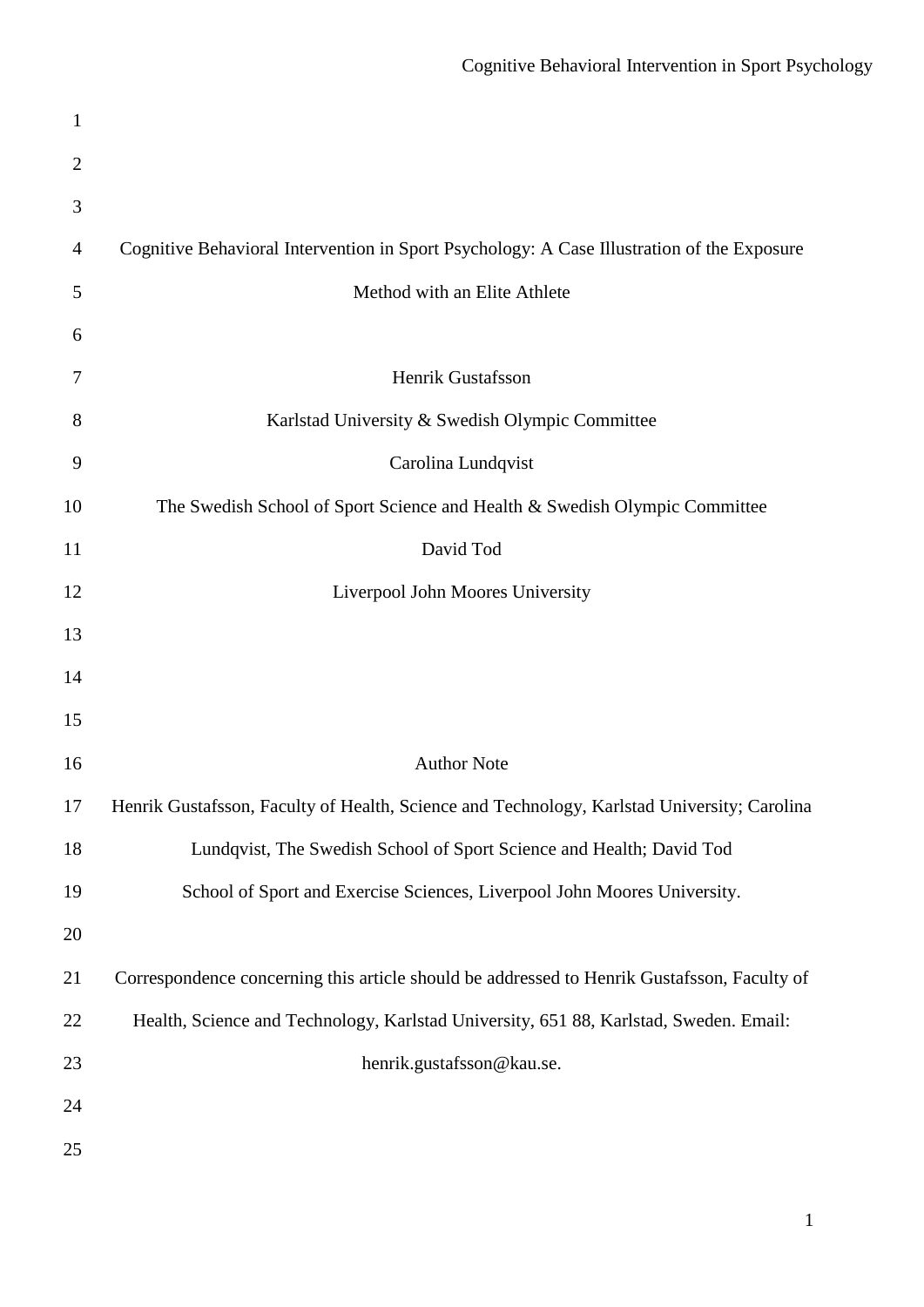| $\mathbf{1}$   |                                                                                            |
|----------------|--------------------------------------------------------------------------------------------|
| $\overline{c}$ | Cognitive Behavioral Intervention in Sport Psychology: A Case Illustration of the Exposure |
| $\mathfrak{Z}$ | Method with an Elite Athlete                                                               |
| $\overline{4}$ |                                                                                            |
| 5              |                                                                                            |
| 6              |                                                                                            |
| $\tau$         |                                                                                            |
| $\,8\,$        | FOR BLIND REVIEW                                                                           |
| 9              |                                                                                            |
| $10\,$         |                                                                                            |
| $11\,$         |                                                                                            |
| $12\,$         |                                                                                            |
| 13             |                                                                                            |
| $14$           |                                                                                            |
| 15             |                                                                                            |
| $16$           |                                                                                            |
| $17\,$         |                                                                                            |
| $18\,$         |                                                                                            |
| 19             |                                                                                            |
| 20             |                                                                                            |
| 21             |                                                                                            |
| 22             |                                                                                            |
| 23             |                                                                                            |
| 24             |                                                                                            |
| 25             |                                                                                            |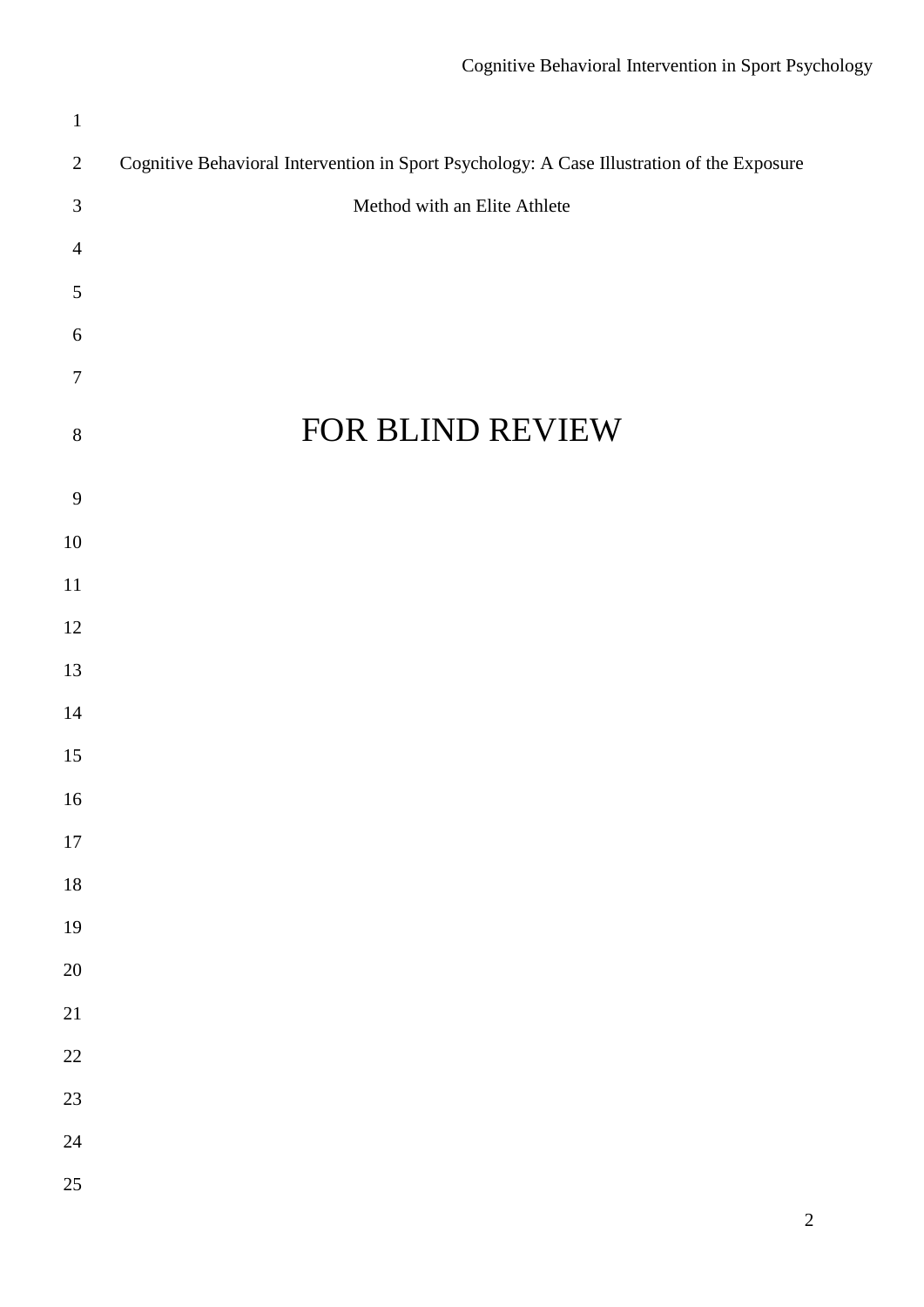| $\mathbf{1}$   | Abstract                                                                                         |
|----------------|--------------------------------------------------------------------------------------------------|
| $\overline{2}$ | One common method in Cognitive behavior therapy (CBT) to treat anxiety problems is               |
| 3              | exposure, but there are few articles examining its applicability to sport. The aim of this paper |
| $\overline{4}$ | is to give a background of the use of exposure in sport and present a case of how exposure can   |
| 5              | be used with athletes. The athlete was a 17 year old female cross-country skier with high        |
| 6              | levels of performance anxiety. In the case description common procedures in CBT such as          |
| $\tau$         | behavioral analysis, psychoeducation, and exposure are presented and how anxiety can be          |
| $8\,$          | managed. After the intervention the athlete perceived lower levels of anxiety as well as         |
| 9              | improved behavioral repertoire (e.g., less avoidant behaviors and more functional sport          |
| 10             | specific behaviors). This case may be used to help practitioners consider the use of exposure    |
| 11             | in competitive sports.                                                                           |
| 12             | Keywords: sport psychology delivery, elite athletes, performance preparation                     |
| 13             |                                                                                                  |
| 14             |                                                                                                  |
| 15             |                                                                                                  |
| 16             |                                                                                                  |
| 17             |                                                                                                  |
| 18             |                                                                                                  |
| 19             |                                                                                                  |
| 20             |                                                                                                  |
| 21             |                                                                                                  |
| 22             |                                                                                                  |
| 23             |                                                                                                  |
| 24             |                                                                                                  |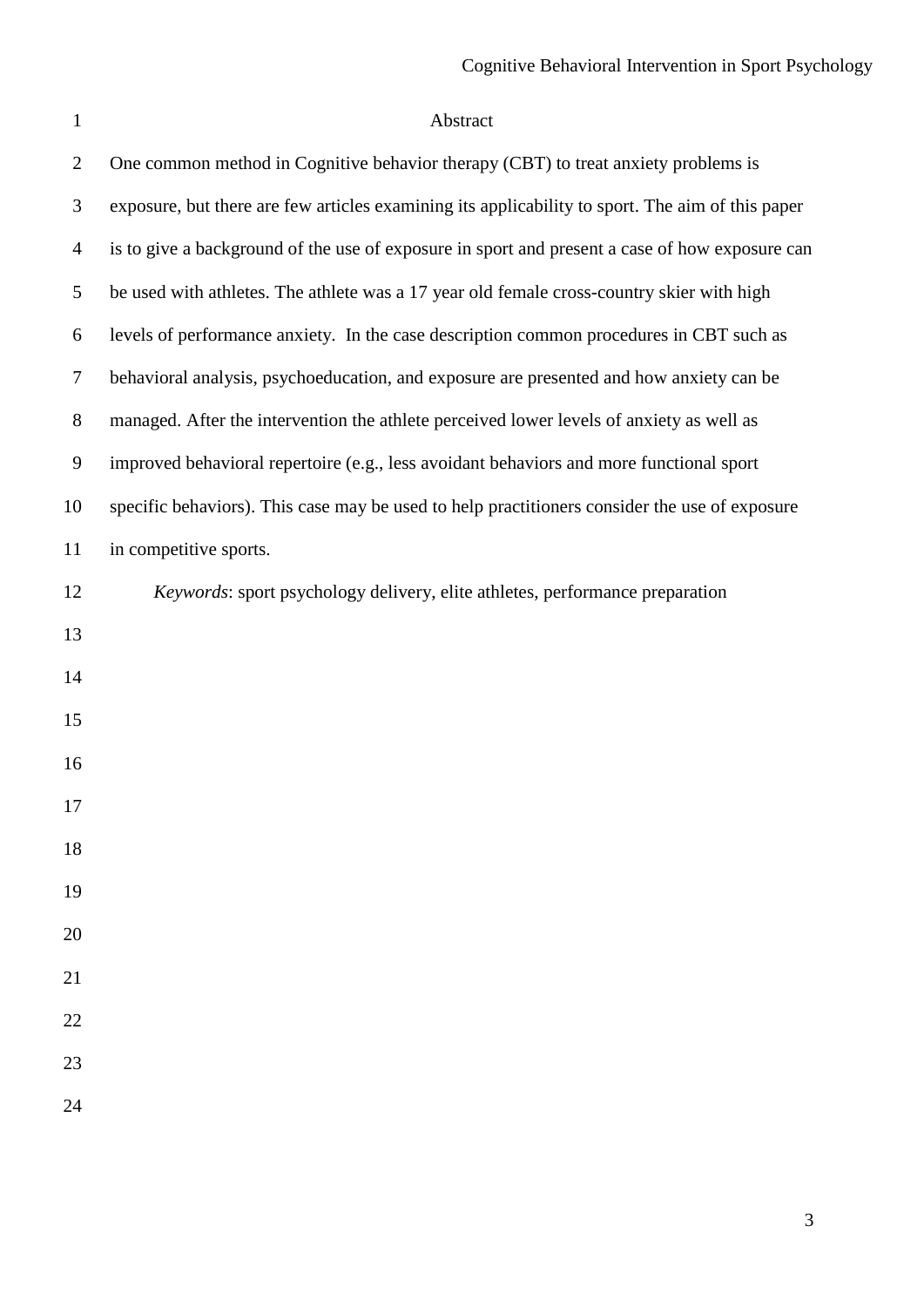- Cognitive Behavioral Intervention in Sport Psychology: A Case Illustration of the Exposure Method with an Elite Athlete
- 

 Cognitive behavioral therapy (CBT) is today considered by many psychologists as the most evidence-based treatment for a number of psychological syndromes in different environments (c.f., Hofmann, Asmundson, & Beck, 2013). When adopted in sport psychology, CBT can be seen as Cognitive Behavioral *Training* (Gustafsson & Lundqvist, 2016) by which athletes practice to change dysfunctional performance-related behaviors (e.g., avoiding certain anxiety provoking situations) into functional behaviors (e.g., follow the game plan or taking the penalty kick despite experiences of anxiety). CBT combines the two psychological traditions of Behavior Therapy and Cognitive Therapy (Craske, 2010). Much of the applied work published until today in sport psychology literature has been rooted in the early cognitive behavioral therapy tradition evolving in the late 60s and the 70s, which was then highly influenced by cognitive theory (Whelan, Mahoney, & Meyers, 1991). Less attention has however been given to techniques from the behavior therapy arm of CBT. Behavior therapy puts a strong emphasis on learning theory where respondent conditioning, operant conditioning, and modeling are central cornerstones and through which both adaptive and maladaptive behaviors are considered to be learned (cf. Farmer & Chapman, 2008). One important intervention from behavior therapy is exposure. Although well described and extensively used in CBT there is a scarcity of literature on the topic in sport psychology knowledge. We, therefore, aim to provide an introduction to the use of exposure in competitive sport.

## **Exposure**

 Exposure has shown well-established efficacy and effectiveness for various phobias and anxiety disorders, for example, social phobia, panic disorder, health anxiety, and obsessive –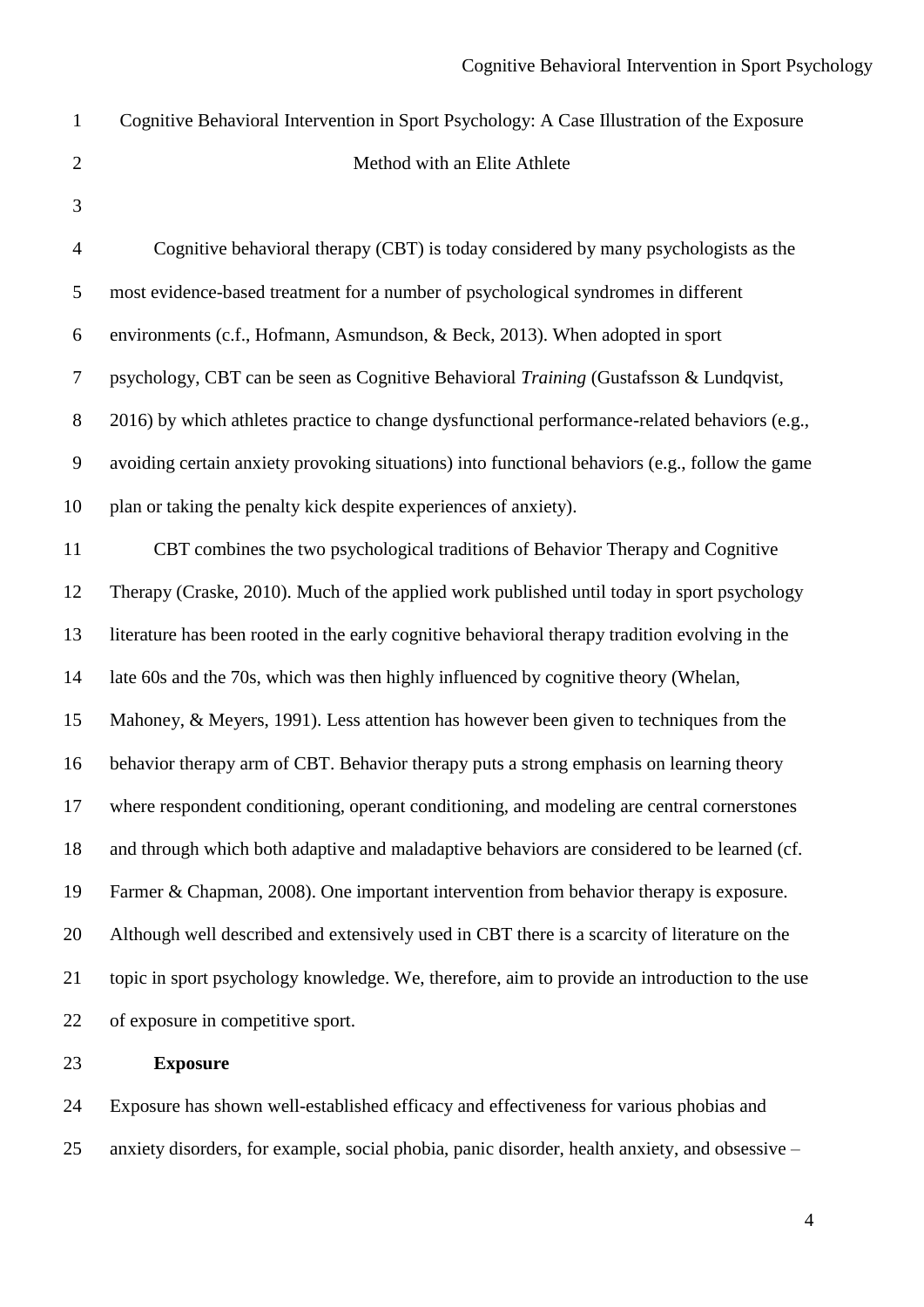compulsive disorder (cf. Craske & Barlow, 2008; Franklin & Foa, 2008; Hazlett-Stevens & Craske, 2009; Weck, Neng, Schwind, & Höfling, 2015; Turk, Heimberg, & Magee, 2008). Increasing evidence suggest that various emotional syndromes (e.g., different anxiety disorders) share a common etiology and vulnerability, suggesting that a unified approach in treatment is suitable (Barlow, Allen, & Choate, 2004). In the unified treatment approach, exposure combined with prevention of emotional avoidance and promotion of functional action tendencies (e.g., behaviors leading to better performances), is considered as one of the key elements (Barlow et al., 2011). Because the context for a person's fear and aversive emotional reactions can be both external and internal, exposure can broadly be classified into in vivo ("real life") exposure and interoceptive exposure (towards inner bodily sensations; Hazlett-Stevens & Craske, 2009). In vivo exposure is appropriate when a person fears or is anxious about situations, objects, or cues in their lived environments and tries to avoid these situations by various physical or mental means (Hazlett-Stevens & Craske, 2009). By repeated exposure and habituation to a subjectively threatening stimuli, extinction of the autonomous alarm signal and cognitive changes in the appraisal of the stimuli can be obtained (Sisemore, 2012). Interoceptive exposure involves attention directed towards internal bodily cues (e.g., elevated heart rate, dizziness, increased respiratory rate, staleness, and sensations of fatigue). It is known from modern learning theory that inner symptoms of anxiety or experienced emotional variations can be associated with an intense fear reaction which also induces a change in the behavior to avoid the risk of discomfort (Barlow et al., 2004). By helping the client, through a series of exercises to induce various feared bodily cues, the learnt association between bodily cues and danger can be reduced (Forsynth, Fusé, & Acheson, 2008).

 Although research and clinical experience have supported both in vivo and interoceptive exposure as fundamental methods in various treatments for anxiety syndromes and represents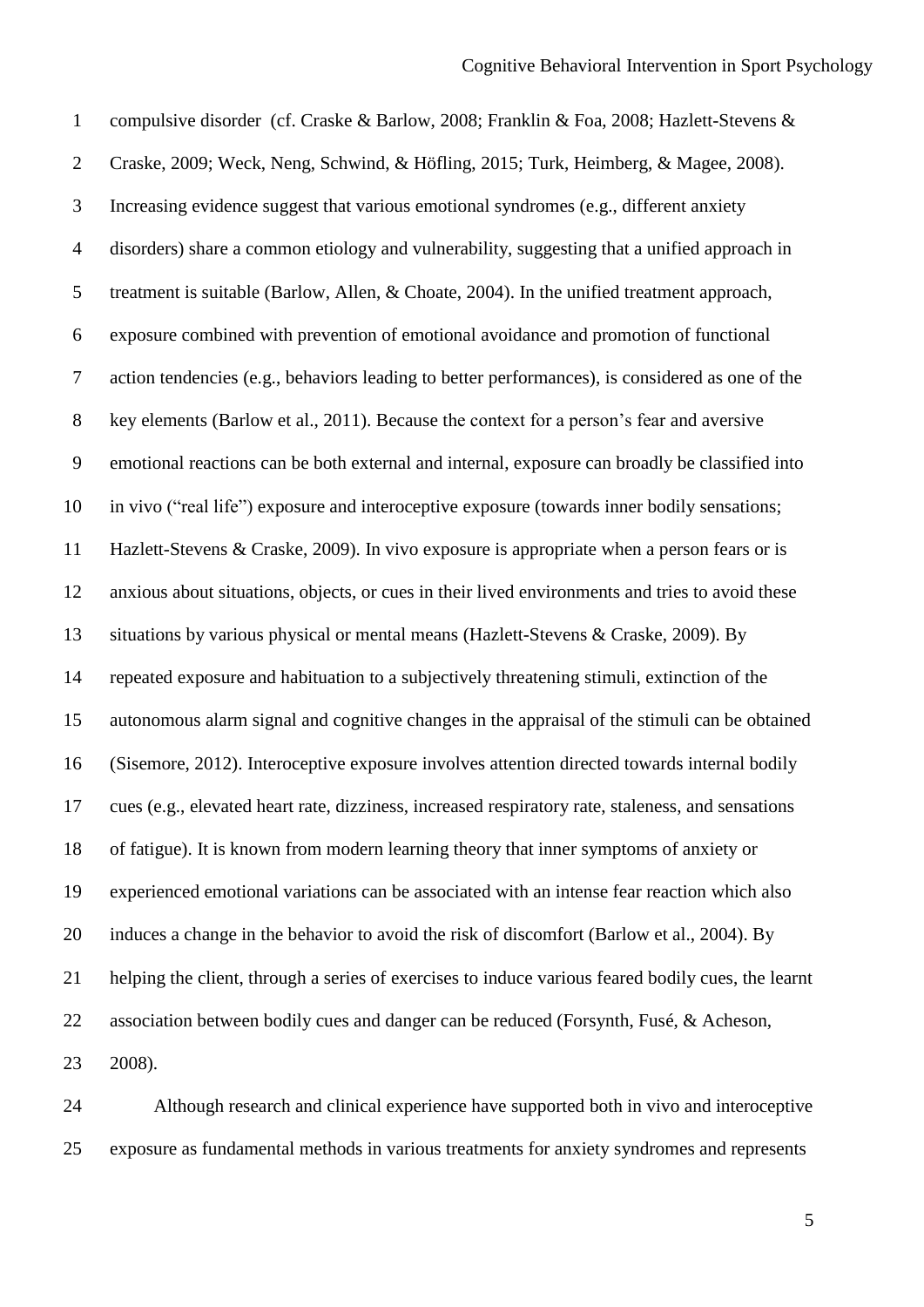1 an unified approach of emotional problems (Barlow et al., 2004; Clark & Beck, 2010), there is almost no literature about this intervention in sport. On the contrary, research in sport psychology literature has focused on strategies to reduce the experienced stress or negative affective state (Rumbold, Fletcher, & Daniels, 2012) instead of exposing athletes to the feared stimuli with mixed results. In their systematic review Rumbold and colleagues suggests that there is a need to find more effective and theoretically substantiated intervention methods that show effect an on sport performance. In the current paper we aim to show how exposure can be integrated as a key method in effective sport psychology for both performance enhancement and relief of distress. **Exposure in practice: A case study of a young skier** The athlete was a 17 year old female cross-country skier. She was considered as a promising elite performer in her age group, but has been underperforming according to earlier performance standards. During the first consultancy session she described that she had being "training too much and too intensely" in the previous pre-season and described symptoms of overtraining syndrome, such as prolonged fatigue (Meeusen et al., 2013). During the previous season's first competition the skier finished last, and this had been an unexpected shock. This result affected her greatly and she felt ashamed. As a result, she became extremely nervous before competitions, and she especially became anxious about uphill segments on the course. This anxiety had continued during the whole season and now with a new season just started she was anxious about the competitions and had avoided one competition due to this anxiety. A problem list was generated during the first session (Willis & Sanders, 2013), where the athlete listed bad performances as part of the problem, but identified the anxiety associated with races as the main psychological problem. As the athlete stated: "I just want to perform like I used to, without this anxiety". The sessions in the treatment are described in Table 1.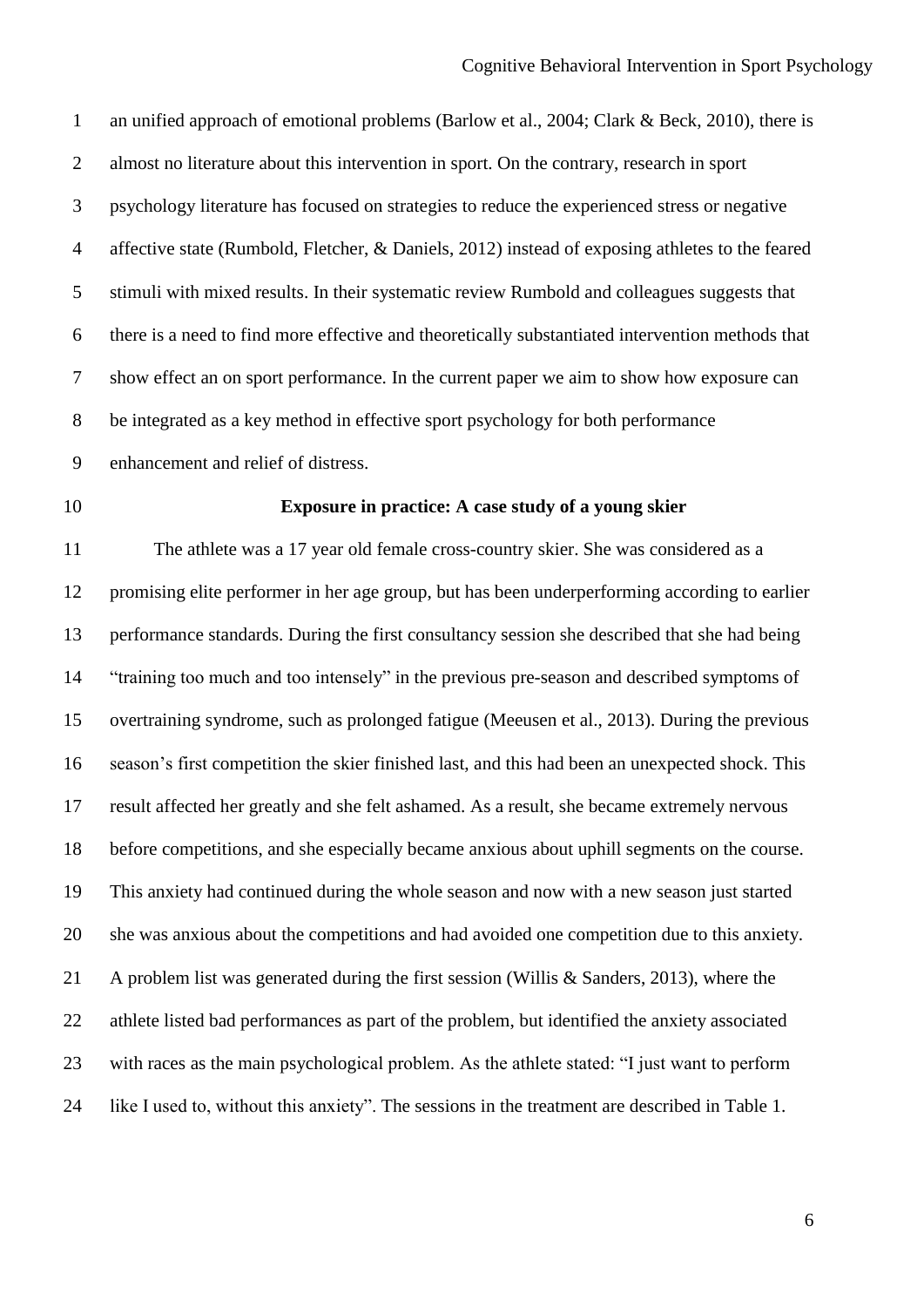**Behavioral analysis.** The exposure intervention generally starts with an assessment of the kind of situations and objects that the athlete fears and avoids (Hazlett-Stevens & Craske, 2009). The behavioral analysis is conducted in a close collaboration between the consultant and the athlete, where specific situations are carefully studied to find antecedents and the function of the cognitions, emotions, and behaviors involved, as well as the short- and long- term consequences. The behavioral analysis leads to a hypothesis of the problem and the key factors that maintain the covert or overt behaviors present.

 A common strategy is to develop an exposure hierarchy where a list of situations is arranged from those associated with moderate anxiety and avoidance to highly fearful situations (Craske & Barlow, 2007). These situations are rated on the *Subjective Units of Discomfort Scale* (SUDS; Abramowitz et al., 2011). This scale ranged from 0 (no anxiety) to 12 100 (extreme anxiety) and helps the sport psychologist to communicate with the athlete how distressful the exposure might be. Together with the cross-country skier, a list of feared situations was developed and they were arranged from least to most fearful (Table 2). In this case the competitions were the major feared situations but also situations during training with her peers were related to anxiety. At the competition site talking to friends was associated with distress. Thus, anxieties were heightened before the race, but increased as the start approached. The anxiety peaked during uphill segments and when the sense of tiredness and burning sensations in the thighs associated with lactic acid production were experienced (Hoffman, 2002). Having expectancies related to threat is common in anxious individuals and they anticipate future negative events (Clark & Beck, 2010). In this case the athlete started worrying about the race several weeks beforehand. She had also avoided participation in one race due to anxiety, although she was at the event. When experiencing tiredness in the thighs, the cross-country skier's response was to decrease pace in competition, avoid training with her peers at the academy, and avoid uphill sections during training.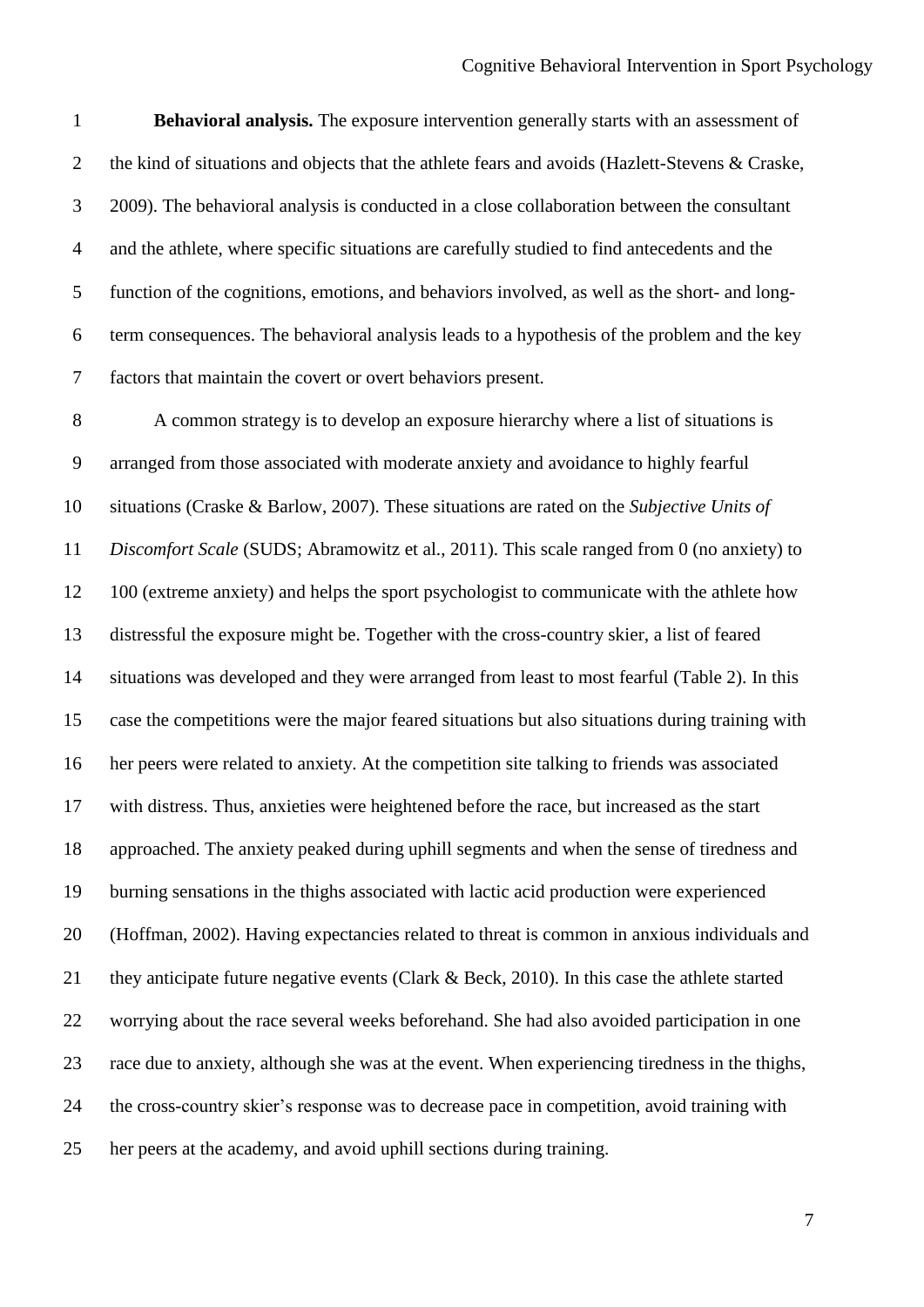The next phase of the behavioral analysis was to study the short- and long-term consequence of the behaviors. In general, short-term consequences ("right now") are the most powerful reinforces for the behavior. In this case, when the skier slowed her pace and avoided the uphill segments, there was decreased anxiety. A scenario like this will most likely lead to hindered sport development and performance over time, but is likely to be heavily reinforced by the short-term anxiety relief, unless the athlete is exposed to the emotions and the situation, and evolves new experiences of the true danger present in the situation.

 Similar with a scientific hypothesis, the behavioral analysis may change if new information is unveiled during the intervention process (Farmer & Chapman, 2008). The main purpose of the behavioral analysis is to clarify when certain methods are applicable (Farmer & Chapman, 2008), what precisely the athlete may need to develop and practice, and is the foundation for the intervention conducted.

 **Psychoeducation.** In the next step of the process the sport psychologist helped the cross-country skier learn about the dysfunctional behaviors (i.e., thoughts, feelings/physical sensations, and behaviors), their functions, and the rationale for the intervention. It is our experience that the psychoeducation phase often provides a great relief for the athlete, stemming from their increased understanding that the experienced problem is common in sport, and that there are effective strategies founded in evidence-based research to help overcome the problem (Clark & Beck, 2010). The cross-country skier, similar to many anxious athletes, had developed strategies to avoid the situation or to reduce the uncomfortable emotional response by the use of safety-behaviors (e.g., seeking assurance or comfort from the environment or use of various "calm-down" techniques). It was explained that these strategies were maintaining the problem. Moreover, it was explained to the athlete that anxiety is a learnt response, stemming from the activation of the autonomic nervous system (ANS), to the specific situation or stimuli but, importantly, that anxiety itself is not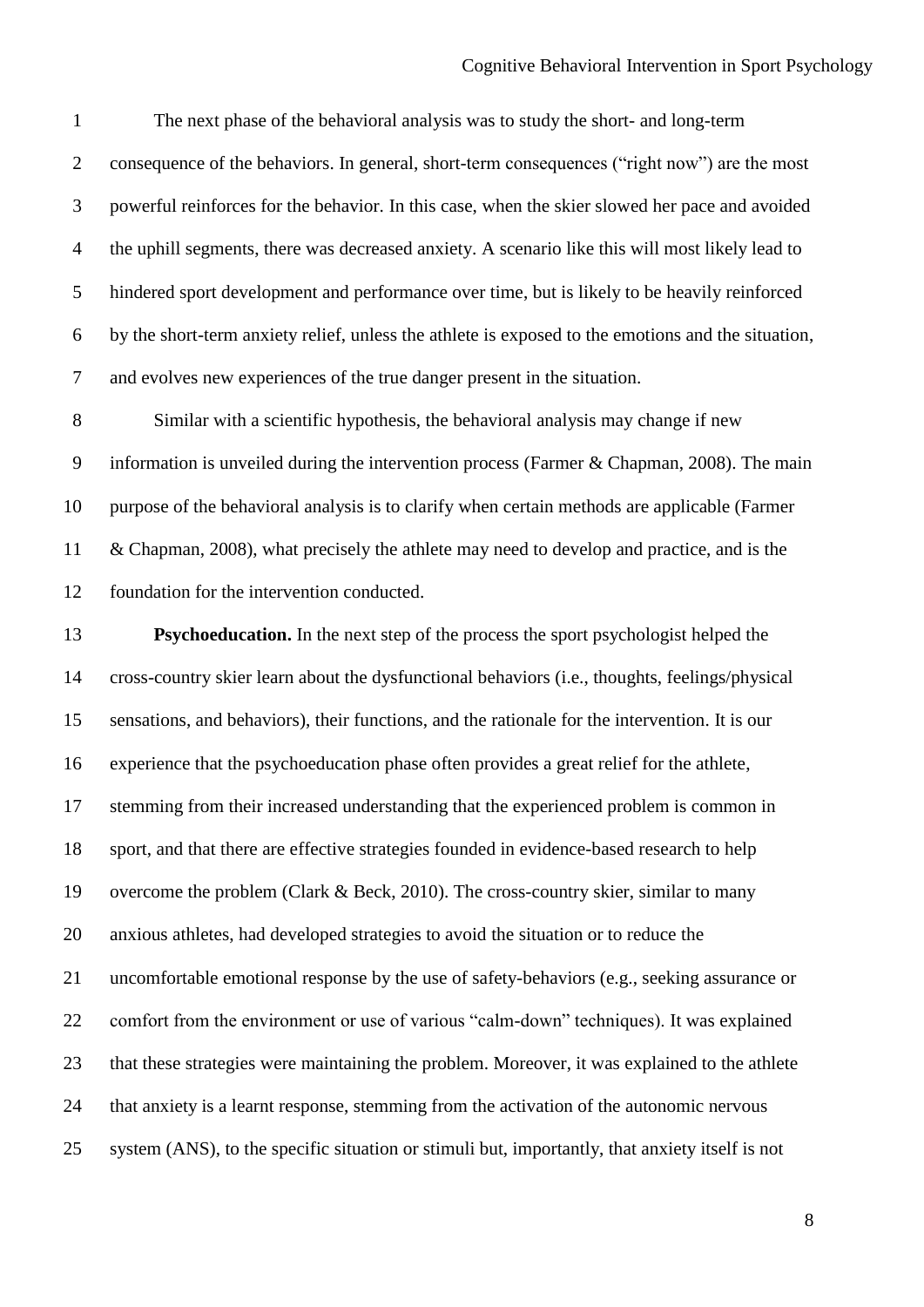normally dangerous although uncomfortable (Abramowitz, Deacon, & Whiteside, 2011). Any covert or overt behaviors adapted to avoid the emotion of anxiety will prevent the athlete from learning about the actual objective danger of the situation/stimuli or developing the ability to execute her sport with various emotions present.

 Additionally, the cross-country skier was informed that the intervention would involve, with guidance, exposing her to her fears, starting with a moderately anxiety provoking situation and gradually increasing the difficulty level based on the anxiety hierarchy. The sport psychologist also explained that the athlete would be guided to remain in the situation until she realized that the danger signaled from the ANS was exaggerated. The outcome is that anxiety decreases when the athlete is no longer frightened of her own emotional response. Once athletes understand how their problems have developed and are maintained they often are able to help themselves though (a) doing the behaviors that are needed for their performance and (b) refraining from avoiding unpleasant situations due to symptoms of anxiety. For the treatment to be effective, the cross-country skier's parents and coach were also educated (with her assent) about the rationale for exposure, including how avoidance and 16 anxiety are related, so they could help the athlete and not hamper the treatment (Craske & Barlow, 2007). Although family members and significant others can be important in the early phases of treatment, helping the athlete by encouraging her to pursue behavioral experiments and exposure, they can also become a safety seeking strategy (Clark & Beck, 2010). For example, the first author worked with an athlete where the coach involuntarily become a safety cue for her athlete during warm up, where the athlete felt less anxious when the coach was present and eventually the athlete could not warm up without her coach. In the current case the parents were instructed to help the athlete by initially accompanying her when doing her homework (exposure to feared situations associated with competitions, such as public spaces at the stadium or specific people), but later on letting her do this on her own.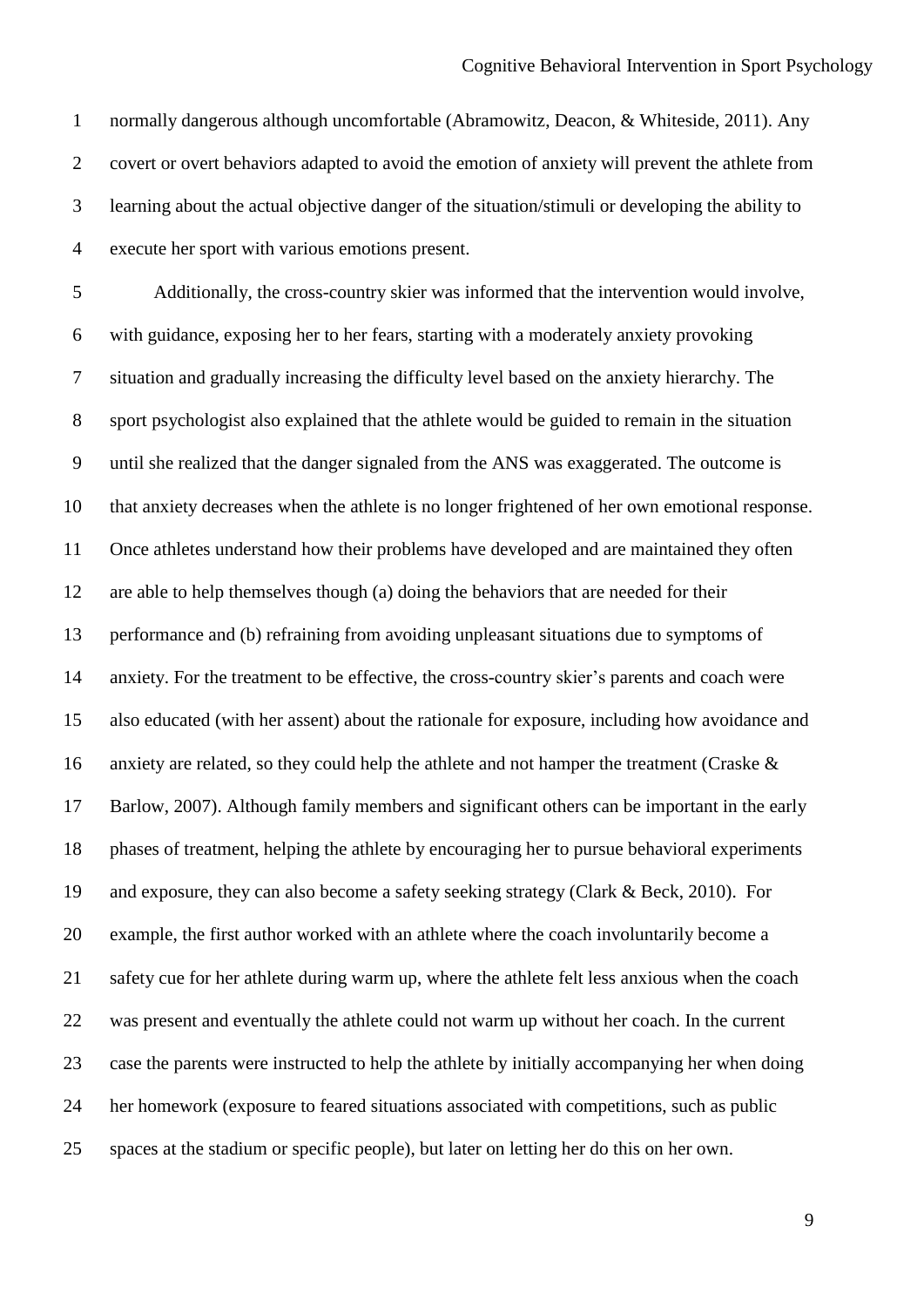**Exposure to physical sensations.** One important part of the intervention was to help the athlete understand that the symptoms of anxiety, although perceived as frightening, actually were harmless, which was achieved by exposure for bodily sensations (Clark & Beck, 2010). This method included exercises that made the athlete experience sensations similar to the actual anxiety symptoms including shortness of breath, dizziness, and pounding heart rate. This aim was accomplished through simple, yet effective exercises such as holding ones breath, spinning on a spinning chair, jumping up and down on the spot or hyperventilating (Craske & Barlow, 2007). Often one or two of these symptoms are frightening to the athlete. In this specific case, shortness of breath and dizziness were close to the actual experience. To handle these symptoms in competitions she slowed her pace. These exercises were repeated in the session and after two additional repetitions the level of anxiety decreased from a rating of 90 to 70 (out of 100). Through exposure to harmless physical sensations, the athlete increased her confidence in her ability to tolerate symptoms (Craske & Barlow, 2007). This increased confidence was useful in the in vivo exposure, where the ability to handle the distressful symptoms was important. This exposure can also be used to activate fear schemas (i.e., memories that are associated with fear) and give the athlete a new interpretation of these symptoms (Clark & Beck, 2010). She also told the first author that the experience of lactic acid in the muscles (described as a painful sensation associated with feeling "heavy legs") was frightening and that she, therefore, had avoided situations that produced these sensations (i.e., skiing uphill). This avoidance behavior had generalized from an experience in competition to training sessions. Homework assignments are a core component of CBT (Robinson, 2009). After this first exposure, it was decided that the athlete should try to hold her breath and clock her progress during three short exercises until the next meeting a week later.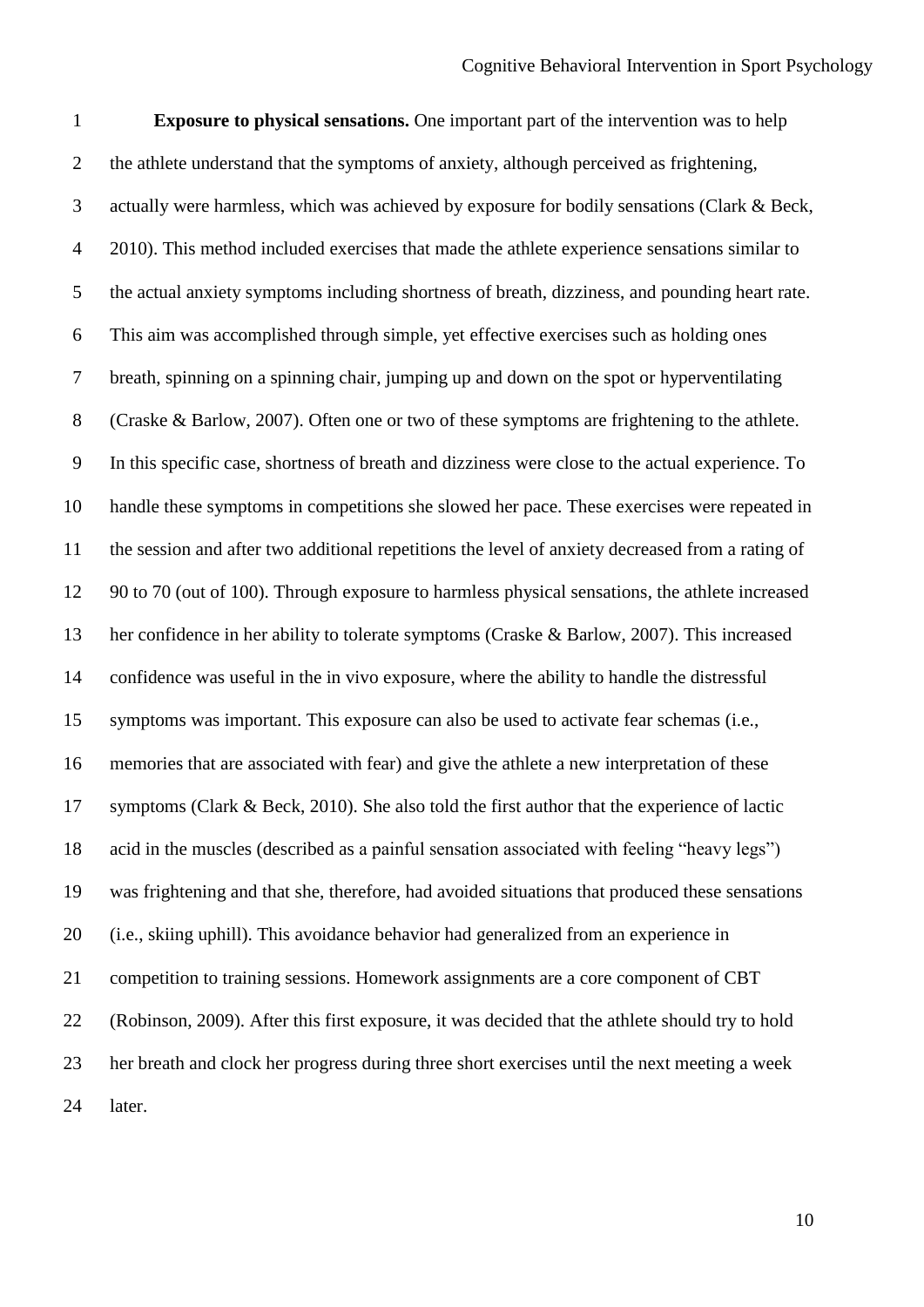**Exposure in vivio.** After having been exposed to bodily sensations, an *in vivo* exposure was planned. For exposure to be effective, two requisites must be evident (Clark & Beck, 2010). First, the exposure must activate fear schemas. This means that the athlete must be moderately anxious during the exposure. Second, the exposure must present disconfirming evidence of the fear schema. That means that the athlete needs to experience an increase in anxiety and eventually realize threat will not happen. As mentioned, a hierarchy of anxiety provoking stimuli or situations was developed in collaboration between the athlete and CBT- sport psychologist (see Table 2). Exposure is often graded, from the least unpleasant to the most feared stimuli, and the sport psychologist and athlete work their way up the list of objects or situations. The collaboration between athlete and sport psychologist is important in all CBT treatment (Beck et al., 1979), but perhaps even more before exposure as this intervention includes increasing anxiety and discomfort rather than decreasing. Another aspect is the athlete's active involvement, as perceived control in what will happen is extremely important (Antony & Swinson, 2000). Even if the sport psychologist could help the athlete to challenge herself, the client needed to be assured that she would not be forced to do anything she did not want to do. Based on the behavioral analysis, we decided together to expose the athlete to uphill skiing. The first author, being a former cross-country skier did the exposure and after repeating the rationale for the treatment placed himself at the top of the hill and the athlete started an interval bout. After approximately half the uphill, the athlete stopped; having intense anxiety symptoms (she rated 100 on 1-100 scale). She was then instructed to focus on her breathing and when she was calm again the procedure was repeated three times. The second time she came 75% of the way up the hill and the third time she was able to ski the whole uphill, but also with markedly lower symptoms, she rated 80 on the second time and 60 on the third (1-100). After this she was instructed to ski uphill and to withhold her breath as this was one of the most feared symptoms. During the three skiing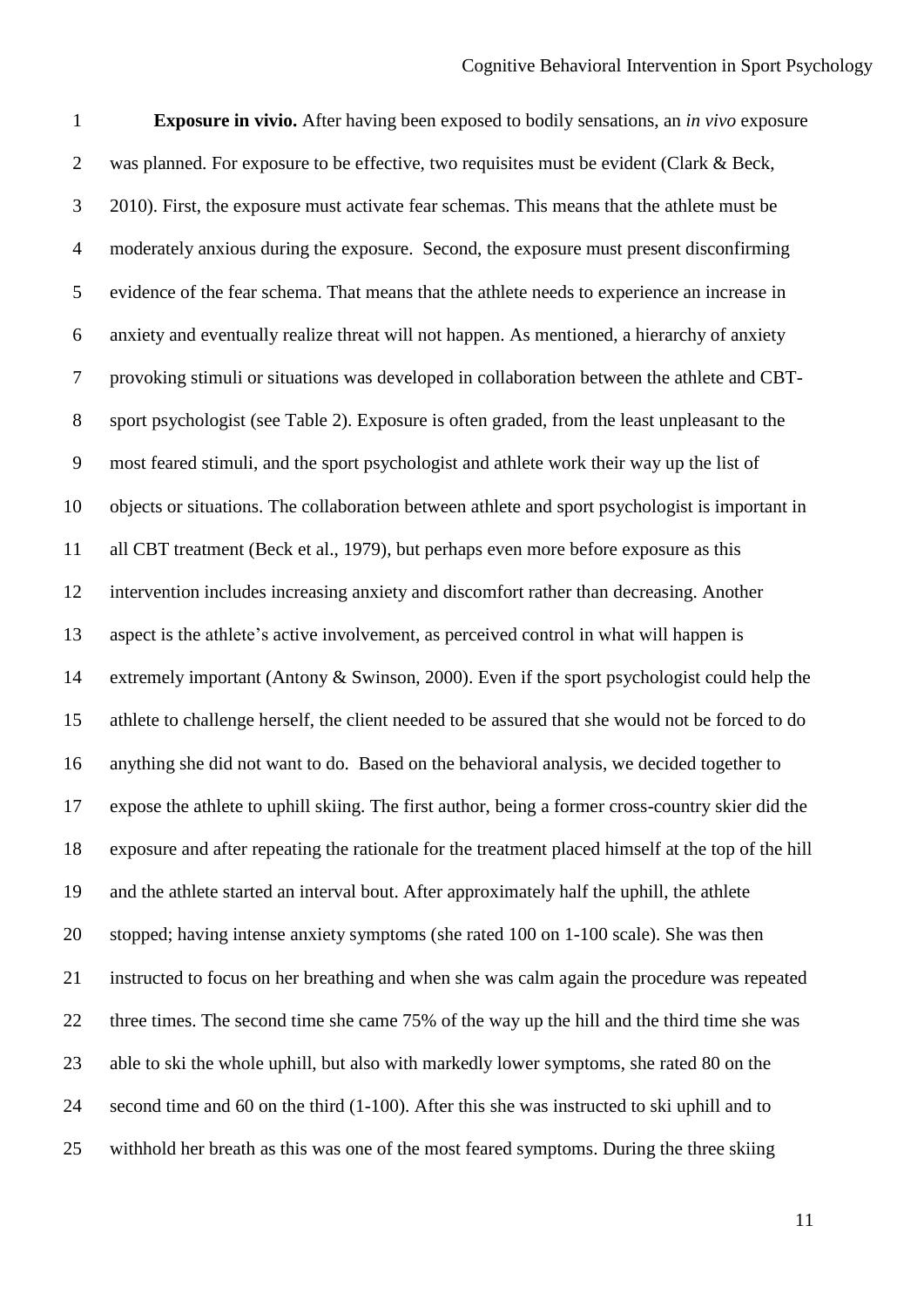intervals and holding her breath, the length of the interval doubled and the anxiety level decreased from 80 to 50 on a 100 self-rating scale. A 50% reduction in anxiety is considered to be a successful exposure (Taylor, 2006). The homework assignment involved repeating the intervals twice the next week and to complete all uphill segments during long slow distance training. Sometimes the effects can be very direct and only one session is enough (Öst, 1996), but to be sure we used repeated sessions to reinforce the effect (Clark & Beck, 2010).

 **Maintenance and relapse prevention.** The next session included a review of the homework assignment (this is a common component of all CBT sessions; Barlow et al., 2011). The athlete had performed the planned assignments with great progress. During the interval sessions she had performed five repetitions and had lowered her anxiety even further (rated 30 on the 0-100 scale of anxiety) and she now did not perceive these sessions as troublesome. During the long slow distance sessions she had used behavioral testing of her fears of having panic attacks when she was training with her friends at the ski academy and had not avoided any uphill segments. In this last consultancy session, a plan for how to maintain the new skills was developed and we developed a relapse management program (Westbrooke et al., 2010). This planning included how the client could remember the skills she had learned, prepare for potential future problems, and ways to handle them. Furthermore, 18 a booster session is often scheduled to check how things are proceeding (Butler, Fennell, & Hackmann, 2008), and in this case was conducted after two months. This session included an update and a discussion of how the athlete could continue her work. The athlete was in full training and had maintained the planned work from the last session.

 **Evaluation of the intervention.** Prior to the intervention, the athlete had started to avoid specific situations including competitions, friends at the competition site, training with her friends, and skiing uphill during training. After the intervention the athlete adopted new behaviors when experiencing situations that had been associated with anxiety. She stopped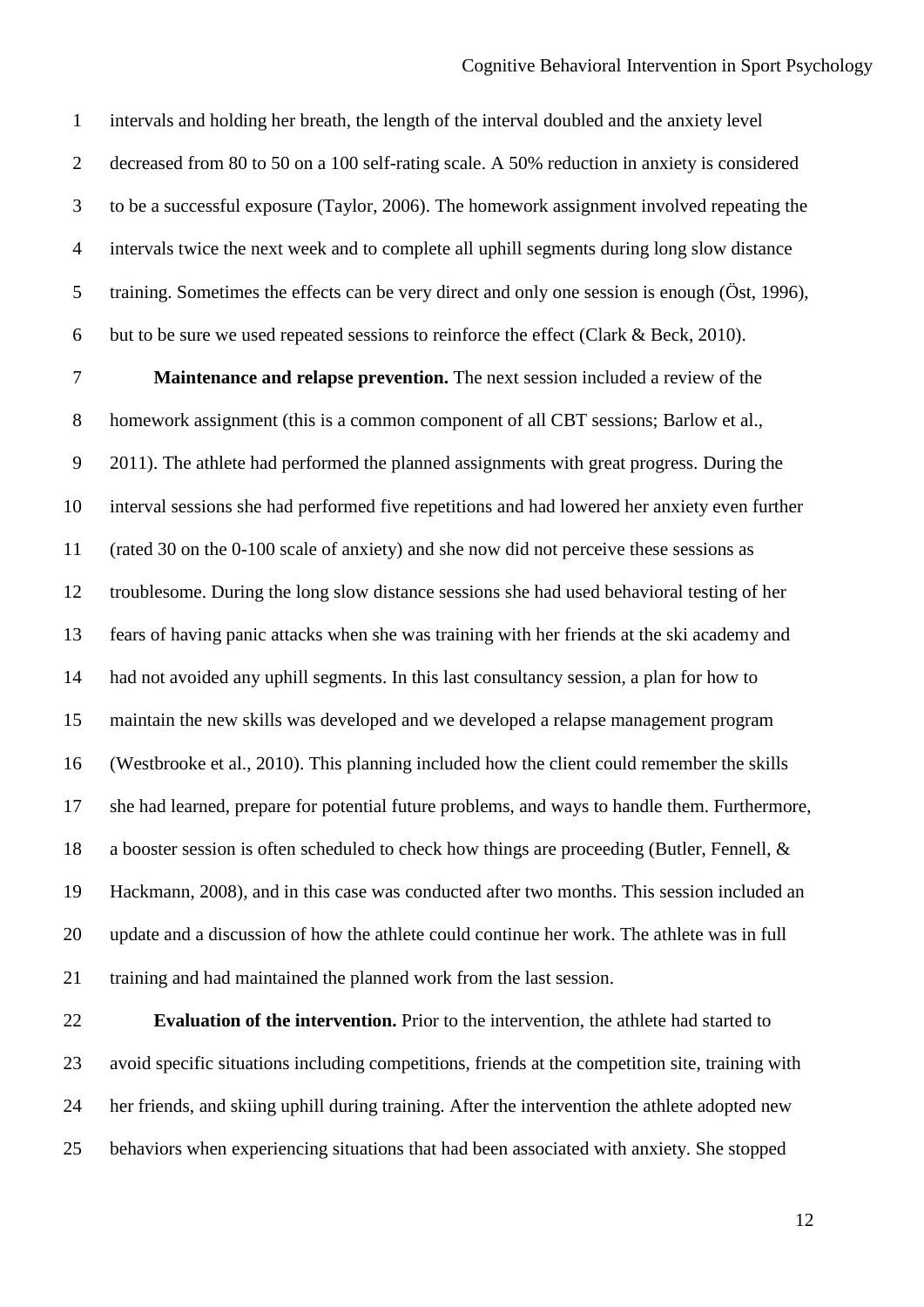avoiding training with friends and could perform uphill interval training without experiencing anxiety. She also participated in competitions and socializing with friends in association with skiing competitions. There were also decreases in perceived anxiety ratings pre to post. The main goal for the athlete, participating in sport with the focus on performance, and not on anxiety, was met and thereby indicating the end of the interventions (Wills & Sanders, 2013). **Concluding Remarks** Cognitive Behavioral *Therapy,* or in many cases in sport, Cognitive Behavioral *Training* (Gustafsson & Lundqvist, 2016)*,* is based on helping the athlete/client practice using skills that will enhance both performance and well-being. In this case we have exemplified how the CBT-framework and exposure can be used to assist athletes to manage anxiety and embrace anxiety provoking situations. Based on research in clinical psychology and our experience, we claim that anxiety related problems and avoidance are major obstacles for performance enhancement and for these situations exposure can be effective for athletes (Clark & Beck, 2010). If exposure appears simple, this is a misjudgment (Clark & Beck, 2010). To be able to practice effective exposure interventions, proper training and education is required. Knowledge in behavioral psychology (cf. Farmer & Chapman, 2008), and the foundations and principles of exposure is necessary (e.g., Abramowitz et al., 2011). In addition, we recommend working initially under supervision from an experienced colleague. Common problems that occur are, for example, avoidance, which is common in all anxiety disorders (Hembree & Cahill, 2007). The natural response when encountering a threatening situation or object is for the athlete to try and escape. It is important then to remind the athlete that avoidance is maintaining the problem, although it gives a short-term relief of anxiety. Another problem is underengagement. This means having problems with engaging in the emotional aspect of the fear structure. One way to handle this is to repeat the rational for exposure and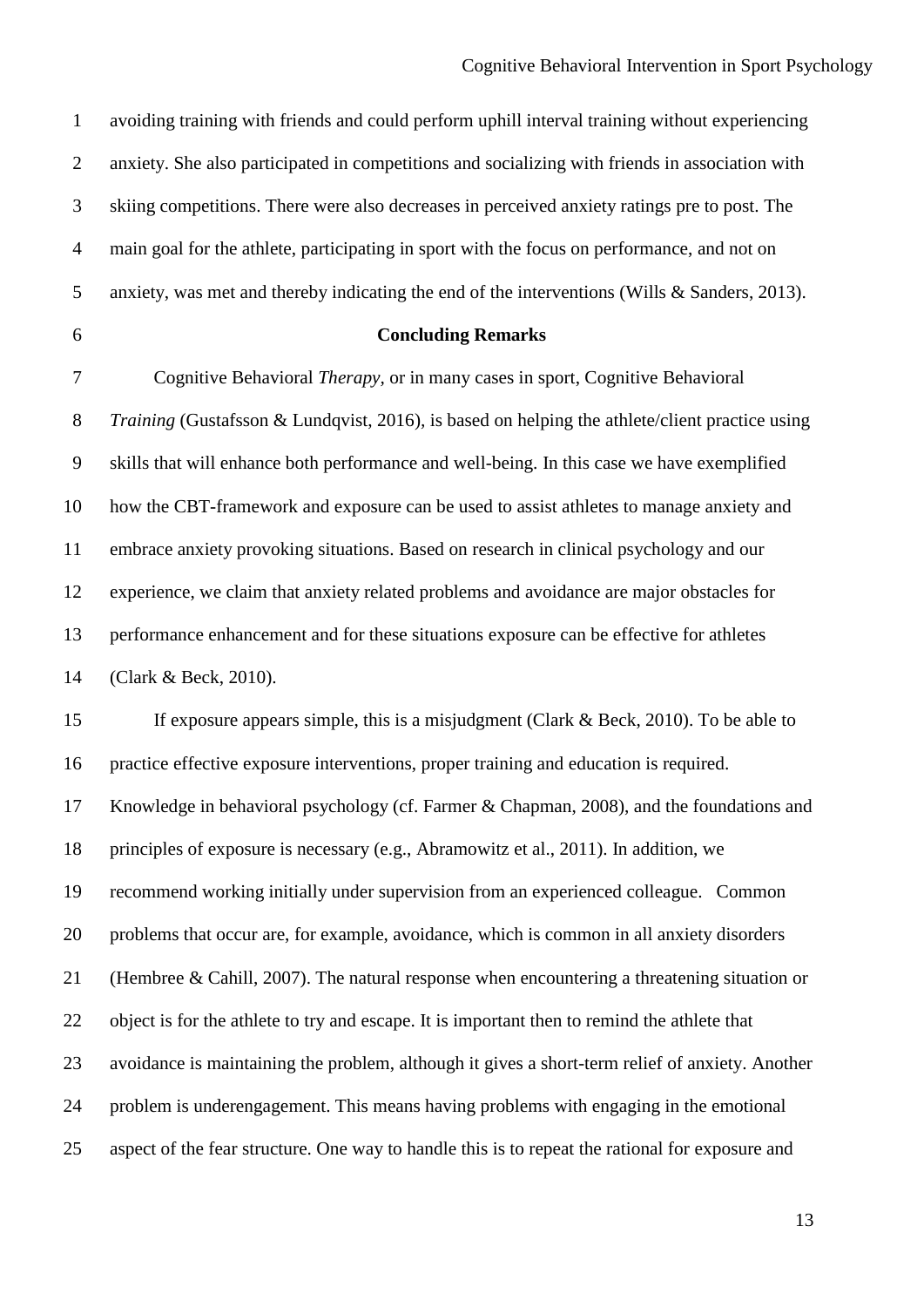validate the fear the athlete might have. For example, consider a team sport athlete who is afraid of showing her or his weaknesses in strength and conditioning testing and therefore avoids these tests. This athlete needs to understand that avoiding these situations not only leads to a possible lack of monitoring of performance and training progress but also leads to maintaining the anxiety related to these situations and that he or she must expose himself/herself to these emotions.

 Also, there are contraindications to using exposure. There are situations in sport that are risky, where fear is natural and protective. This includes sports like road cycling, mountaineering, and downhill racing. In these situations fear is something that the athlete must accept and adapt to if they want to continue in their sport. Furthermore, individuals with thought disorders, such as psychosis should not be treated with exposure (Hazelett-Stevens & Craske, 2009). Medical aspects also need to be taken into consideration. This, for example, includes avoiding asking asthma patients to hold their breath during exposure to bodily sensations or exposing individuals with low immune function to germs when treating for obsessive compulsive disorder (Olatunji, Deacon, & Abramowitz, 2009). In general, athletes are healthy individuals, but it is always advisable to have a physician to consult with if necessary (in the current study the athlete was in a national talent program and she had regular medical examinations). A good question to ask is: do at least some people ordinarily confront the situation/stimulus in the course of everyday life without adverse consequences? (Olatunji et al., 2009, p. 176). Sometimes special considerations must be taken with athletes and the stress they operate under, for example, following guidelines for ordinary healthy athlete dietary habits.

 In terms of evaluation of the intervention, more objective measures can be use, such as self-report measures (e.g., Sport Anxiety Scale – 2; Smith, Smoll, Cumming, & Grossbard, 2006). This should especially be considered for applied research. In practice, we generally use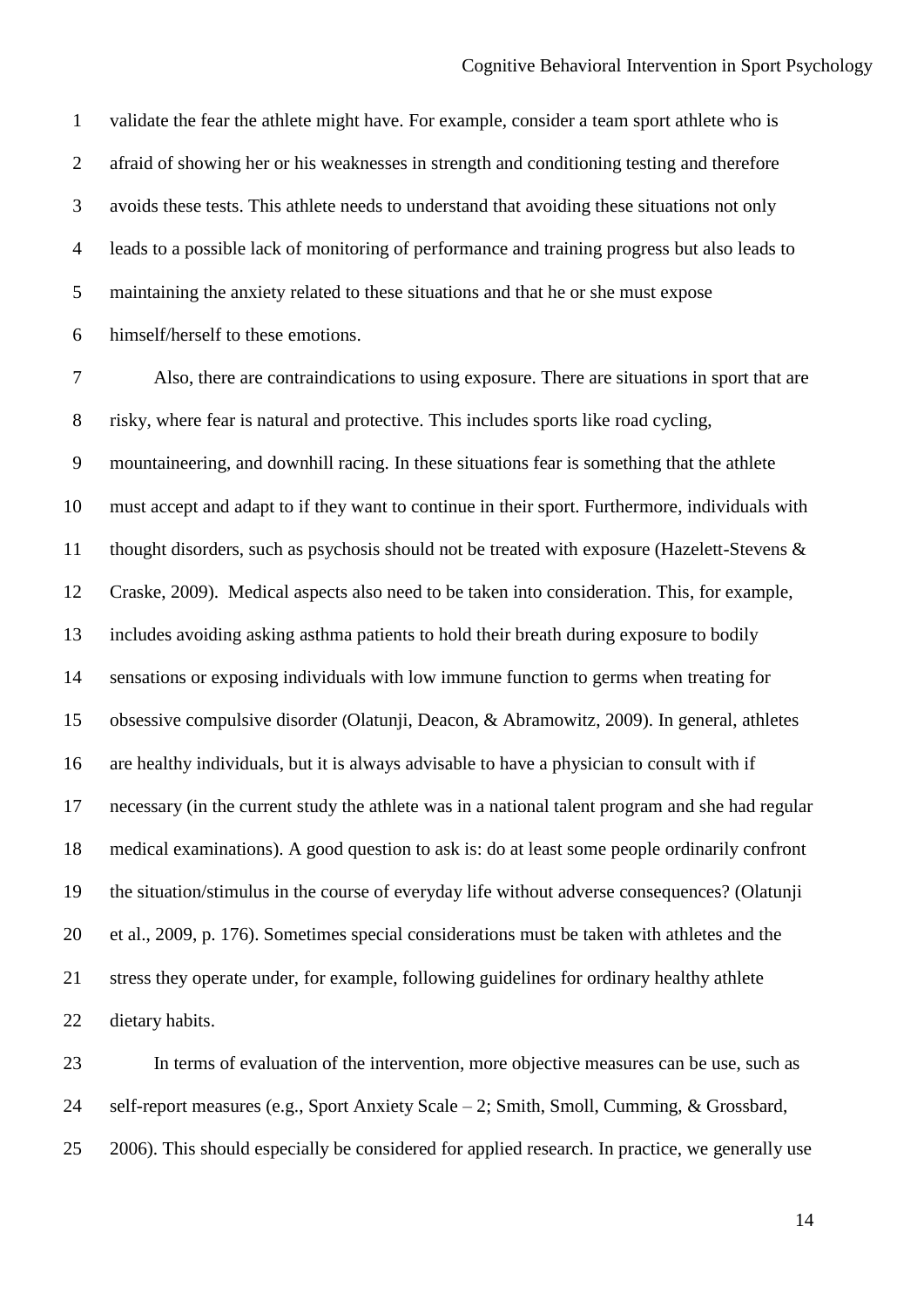subjective ratings (e.g., SUDS; Abramowitz et al., 2011), which we find very useful and sufficient for the purpose. In addition, the most powerful evaluation is on a behavioral level, can the athlete perform the targeted behaviors that he or she have described as valuable (see Tkachuk, Leslie-Toogood, & Martin, 2003 ). In this case the athlete could perform the whole uphill interval after the intervention, started training with peers and participated in competitions. Thus increased the behavioral repertoire is in many cases of greatest importance.

8 In summary, we have presented how exposure can be integrated in elite and competitive sports. We hope that this paper can inspire sport psychologists in their continued professional development and also stimulate sport specific research on exposure. As the method has extensive support for many emotional disorders, and is a fundamental part of CBT interventions, we are believe that exposure is a valuable addition to the traditional methods used by sport psychologists.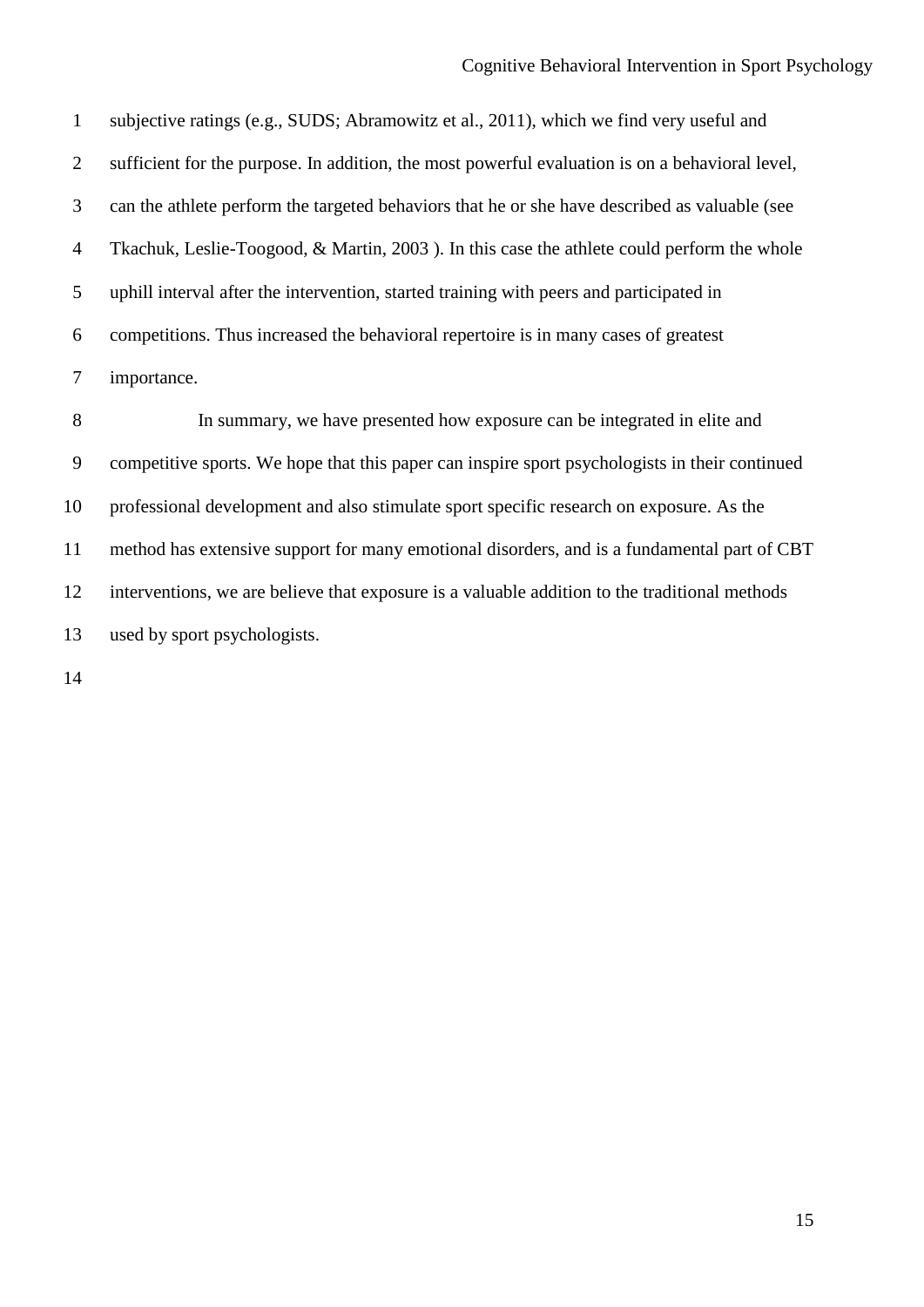| $\mathbf{1}$     | <b>References</b>                                                                                |
|------------------|--------------------------------------------------------------------------------------------------|
| $\overline{2}$   | Abramowitz, J. S., Deacon, B. J., & Whiteside, S. P. (2011). Exposure therapy for anxiety:       |
| 3                | Principles and practice. Guilford Press.                                                         |
| $\overline{4}$   | Antony, M. M., & Swinson, R. P. (2000). Phobic disorders and panic in adults: A guide to         |
| 5                | assessment and treatment. Washington, DC: American Psychological Association.                    |
| 6                | Barlow, D. H., Allen, L. B., & Choate, M. L. (2004). Toward a unified treatment for              |
| $\tau$           | emotional disorders. Behavior Therapy, 35(2), 205-230. doi:10.1016/S0005-                        |
| 8                | 7894(04)80036-4                                                                                  |
| $\boldsymbol{9}$ | Barlow, D. H., Farchione, T. J., Fairholme, C. P., Ellard, K. K., Boisseau, C. L., Allen, L. B., |
| 10               | & May, J. T. E. (2011). Unified protocol for transdiagnostic treatment of emotional              |
| 11               | disorders: Therapist guide. New York: Oxford University Press.                                   |
| 12               | Butler, G., Fennell, M., & Hackmann, A, (2008). Cognitive-Behavioral Therapy for anxiety         |
| 13               | disorder: Mastering clinical challenges. New York: Guilford Press.                               |
| 14               | Clark, D. A., & Beck, A. T. (2010). Cognitive therapy of anxiety disorders: Science and          |
| 15               | practice. New York, NY; Guilford Press.                                                          |
| 16               | Craske, M. G. (2010). Cognitive behavior therapy. Washington, DC: American Psychological         |
| 17               | Association.                                                                                     |
| 18               | Craske, M. G., & Barlow, D. H. (2007). Mastery of your anxiety and panic: Therapist Guide        |
| 19               | (4 <sup>th</sup> ed.). New York: Oxford University Press.                                        |
| 20               | Craske, M. G., & Barlow, D. H. (2008). Panic disorder and agoraphobia. In D.H. Barlow            |
| 21               | (Ed.), Clinical Handbook of Psychological Disorders (4 <sup>th</sup> ed.). NY: Guilford Press.   |
| 22               | Farmer, R. F., & Chapman, A. L. (2008). Behavioral interventions in cognitive behavior           |
| 23               | therapy: Practical guidance for putting theory into action. American Psychological               |
| 24               | Association.                                                                                     |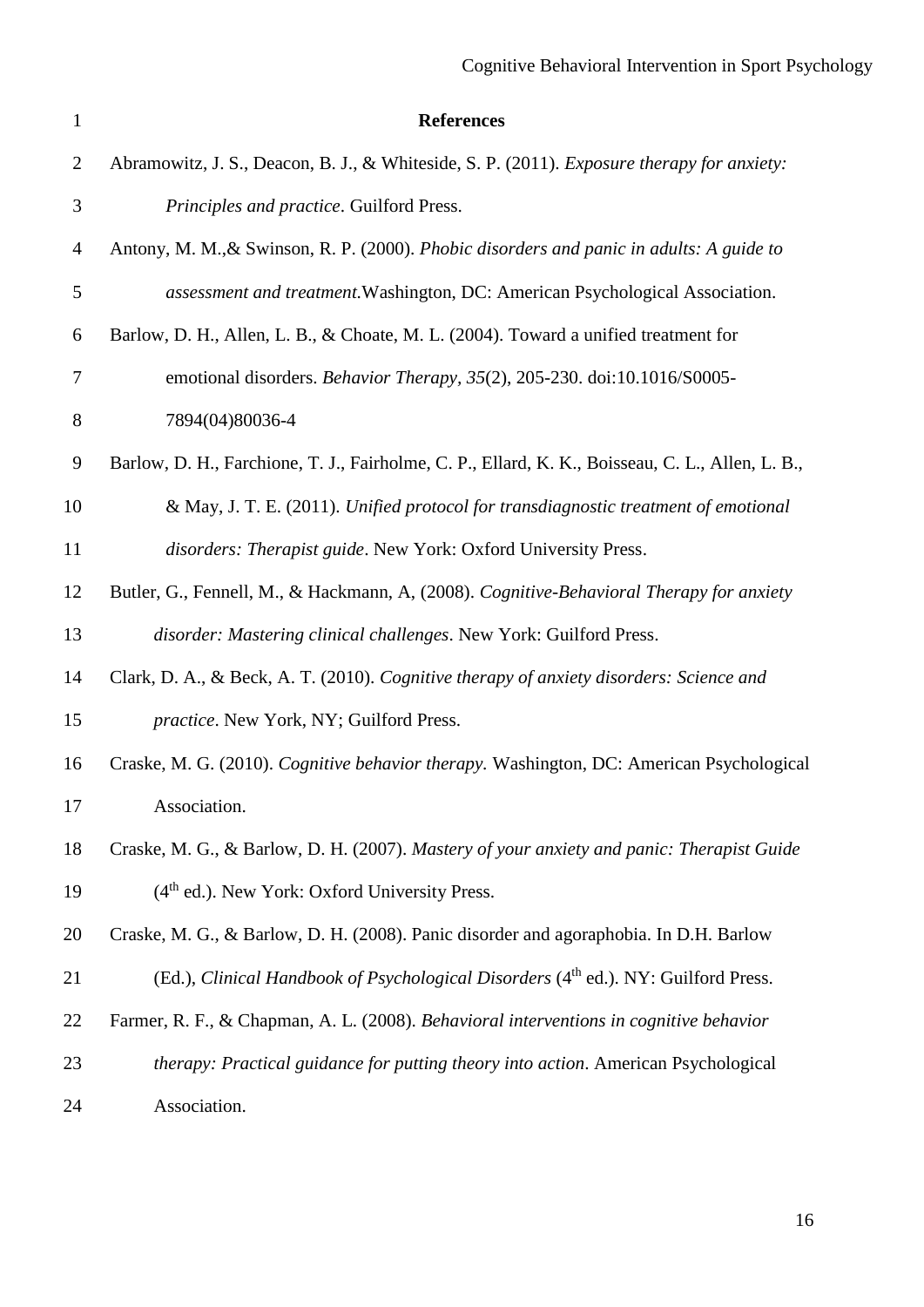| $\mathbf{1}$   | Forsynth, J.P., Fusé, T., & Acheson, D.T. (2008). Interoceptive exposure for panic disorder.  |
|----------------|-----------------------------------------------------------------------------------------------|
| $\mathbf{2}$   | In W. O'Donohue & J.E. Fisher (Eds.), Cognitive behavior therapy. Applying                    |
| 3              | empirically supported techniques in your practice (pp. 296-308). Hoboken, NJ: Wiley.          |
| $\overline{4}$ | Franklin, M.E., & Foa, E.B. (2008). Obsessive-compulsive disorder. In D.H. Barlow (Ed.),      |
| $\mathfrak{S}$ | Clinical Handbook of Psychological Disorders (4 <sup>th</sup> ed.). NY: Guilford Press.       |
| 6              | Gustafsson, H, & Lundqvist, C. (2016). Working with perfectionism in elite sport: A           |
| $\tau$         | Cognitive Behavioral Therapy perspective. In A. P. Hill (Ed.), The psychology of              |
| $8\,$          | perfectionism in sport, dance, and exercise. London: Routledge                                |
| 9              | Hazlett-Stevens, H., & Craske, M. G. (2009). Live (In vivo) exposure. In W. T. O'Donahue,     |
| 10             | & J. E. Fisher (Eds.), General principles and empirically supported techniques of             |
| 11             | cognitive behavior therapy (pp. 407-413). Hoboken, NJ: Wiley.                                 |
| 12             | Hoffman, J. (2002). Physiological aspects of sport training and performance. Champaign, IL:   |
| 13             | Human Kinetics.                                                                               |
| 14             | Hofmann, S. G., Asmundson, G. J. G., & Beck, A. T. (2013). The science of cognitive           |
| 15             | therapy. Behavior Therapy, 44(2), 199-212. doi:10.1016/j.beth.2009.01.007                     |
| 16             | Olatunji, B. O., Deacon, B. J., & Abramowitz, J. S. (2009). The cruelest cure? Ethical issues |
| 17             | in the implementation of exposure-based treatments. Cognitive and Behavioral                  |
| 18             | Practice, 16(2), 172-180. doi: 10.1016/j.cbpra.2008.07.003.                                   |
| 19             | Öst, L. G. (1996). One-session group treatment of spider phobia. Behaviour Research and       |
| 20             | Therapy, 34, 707-715. doi: 16/0005-7967(96)00022-8                                            |
| 21             | Robinson, P. (2009). Putting it on the street: Homework in cognitive behavioral therapy. In   |
| 22             | W. T. O'Donahue, & J. E. Fisher (Eds.), General principles and empirically supported          |
| 23             | <i>techniques of cognitive behavior therapy</i> (pp. 407-413). Hoboken, NJ: Wiley.            |